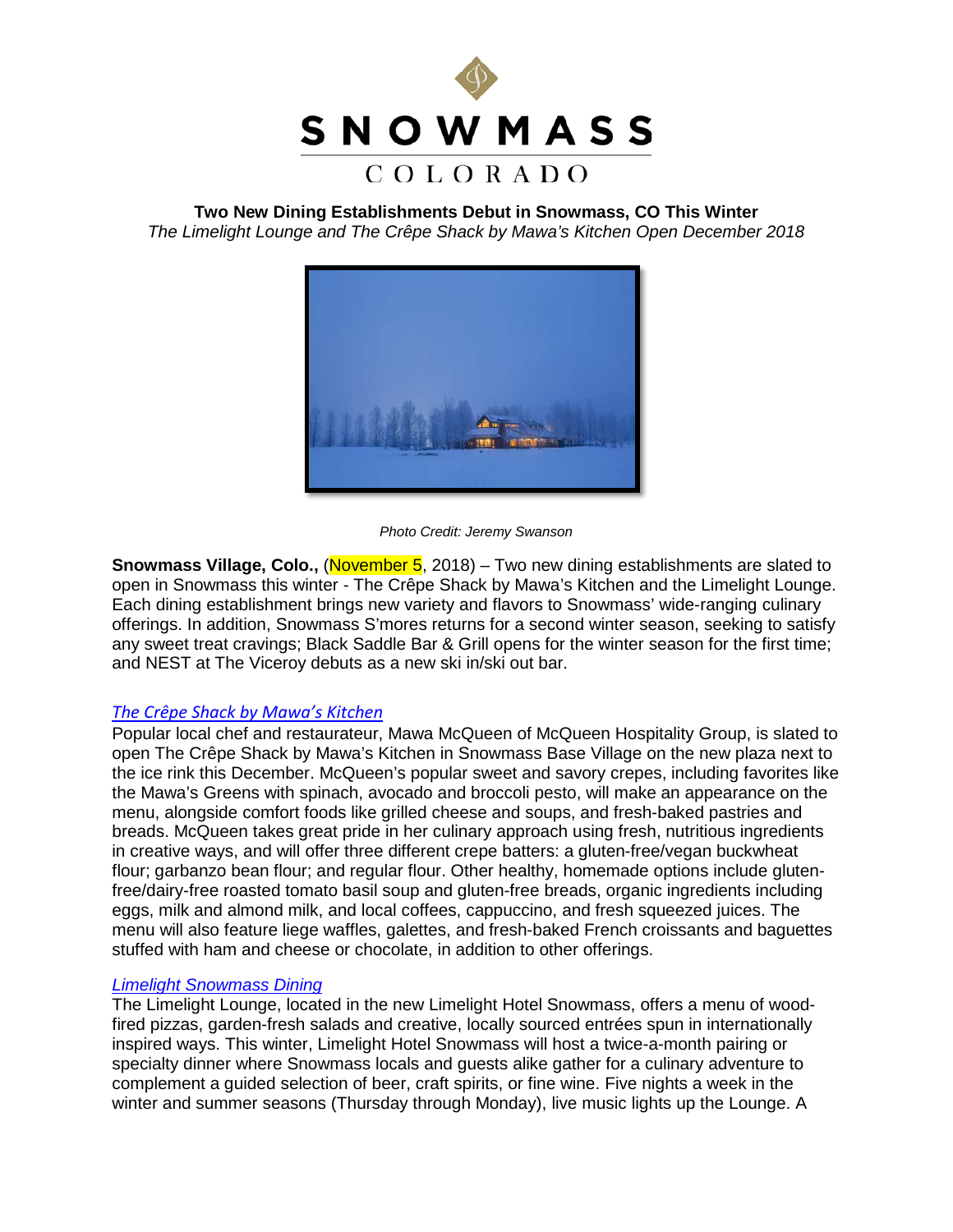low-key mix of folk, rock, jazz and other genres can be enjoyed with après specials and the Lounge's signature menu in the relaxed living room setting.

# *[Snowmass S'mores](https://www.gosnowmass.com/activity/snowmass-smores/)*

Back for its second year starting November 22, 2018, guests of all ages can enjoy Snowmass S'mores, free from 3:30 – 4:30pm every day throughout the winter season, presented by Snowmass Tourism. Guests can find branded s'mores carts (which resemble oversized marshmallows and include step by step s'moring instructions) slopeside in Snowmass Base Village and on the Snowmass Mall. New for the 2018/2019 winter season, the Snowmass S'mores program sees the addition of special flavors to the Snowmass S'mores menu. Guests can always enjoy a classic s'more, as well as a rotating special flavor of the day. On holidays including Hanukkah, Christmas, New Year's Eve, Valentine's Day, Mardi Gras (March 5), St. Patrick's Day, and Snowmass Closing Weekend (April 20-21), guests can enjoy additional fun and festive flavors.

### *[NEST at The Viceroy Snowmass](https://www.viceroyhotelsandresorts.com/en/snowmass/dining_and_nightlife/nest)*

NEST has relocated to a new slopeside location at Viceroy Snowmass to become a new ski in/ski out bar featuring seasonal specialty cocktails and lunch service including house made stews, soup and burgers, plus après specials from 3:00-5:00pm daily. NEST is located adjacent to the Viceroy's newly renovated pool with two cascading whirlpools, and is heated for a cozy outdoor experience.

### *[Black Saddle Bar & Grille](https://www.snowmassclub.com/dining/black-saddle-bar-and-grille)*

Located adjacent to the Snowmass Golf Course in the Snowmass Club Golf Clubhouse, Black Saddle Bar & Grille will open for the first time in the winter season. Traditionally a summer establishment, the new winter menu in the dining room and the bar will feature braised meats, stews, and hearty winter fare from Chef Bryan Nelson, a long time Roaring Fork Valley resident.

Snowmass features over 35 bars and restaurants, ranging from Asian to American, BBQ to Latin, each serving up a unique dining experience. In addition to traditional restaurants, guests can choose from a variety of adventure dining options, all aimed at giving the guest an experience of a lifetime, surrounded by Snowmass' natural beauty.

# **Adventure Dining in Snowmass**

• [Moonlit Trek Series](https://www.gosnowmass.com/activity/moonlit-treks/) *-* spend the evening under the stars with a 1.2-mile snowshoe, walk, or cross-country ski around the Snowmass Club golf course, with a mid-way stop for cookies and hot chocolate at Anderson Ranch Arts Center. End with a family-style pasta dinner at Black Saddle Bar and Grille with live music and s'mores by the fire. Moonlit Treks feature an optional one hour guided tour with an ACES naturalist at 6:00pm. Moonlit Treks occur on the Saturday nearest the full moon each month: December 22, January 19, February 16, and March 16 from 5:30-9:00pm. Dinner is \$25 adults / \$15 kids (12 & under). The trek around the golf course is free.

• [Lynn Britt Cabin Snowcat Dinner Rides](https://www.aspensnowmass.com/our-mountains/snowmass/dining/snowcat-dinners-at-lynn-britt-cabin) –ride a snowcat up the mountain for a four-course gourmet meal in a cozy log cabin. On Tuesdays and Thursdays, Cabin Dinners serve up four courses of New American cuisine along with live music. On Wednesdays, Family Chuckwagon Dinners offer a fun-filled three-course dinner, with family-friendly fare and singalongs.

• [Twilight Dogsled Ride & Dinner, Krabloonik](https://krabloonik.com/) – set in a romantic log cabin, nestled among the spectacular mountains of Snowmass with magnificent views of Mt. Daly and Capitol Peak, a visit to Krabloonik is a one-of-a-kind dining experience. Start the evening with a dog sled through Snowmass backcountry and end it with a hearty dinner in a 100-year-old, gas-lit cabin.